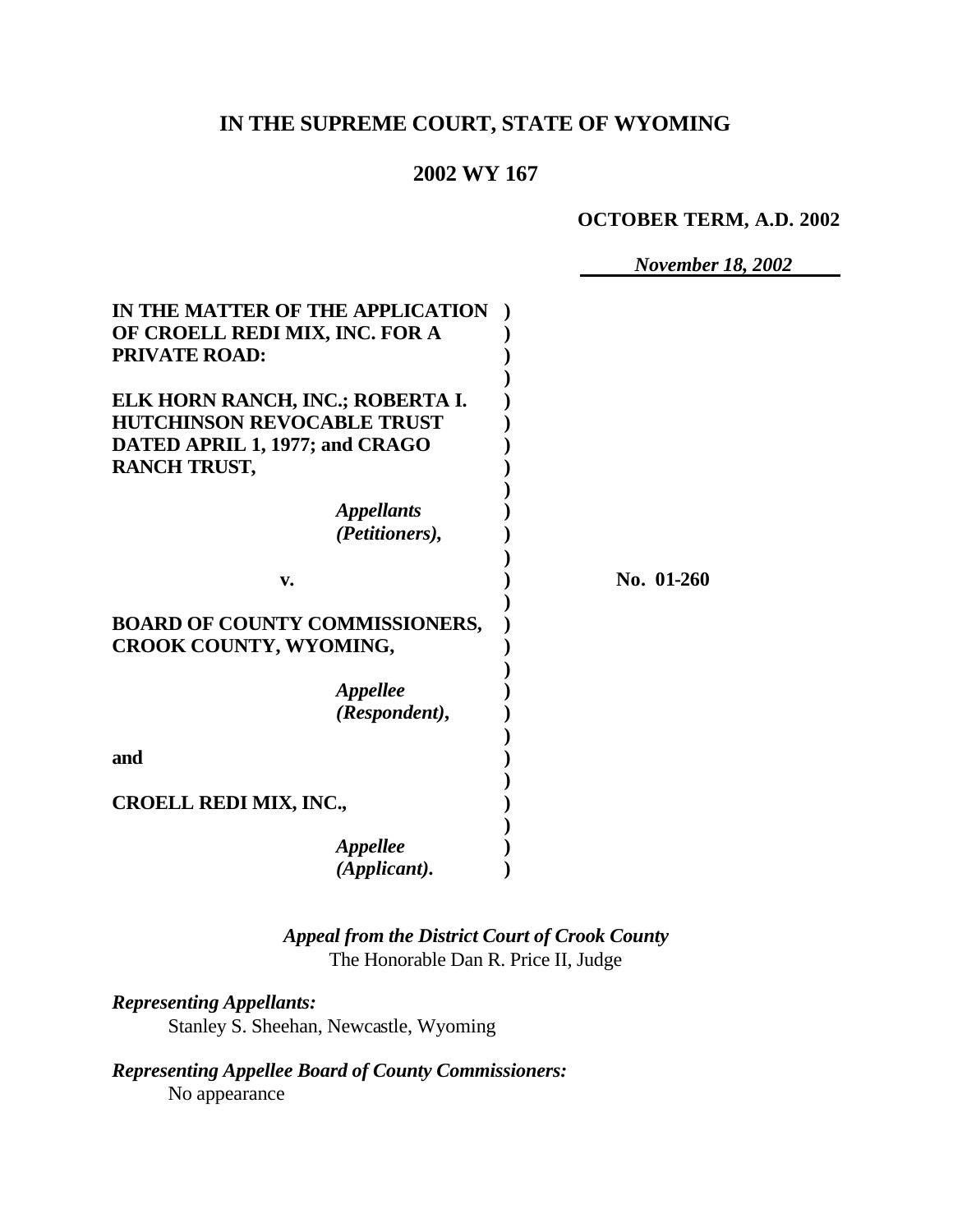### *Representing Appellee Croell Redi Mix, Inc.:*

Mark L. Hughes of Hughes Law Office, Sundance, Wyoming

### **Before HILL, C.J., and GOLDEN, LEHMAN,\* KITE, and VOIGT, JJ.**

\*Chief Justice at time of oral argument

**NOTICE: This opinion is subject to formal revision before publication in Pacific Reporter Third. Readers are requested to notify the Clerk of the Supreme Court, Supreme Court Building, Cheyenne, Wyoming 82002, of typographical or other formal errors so correction may be made before final publication in the permanent volume.**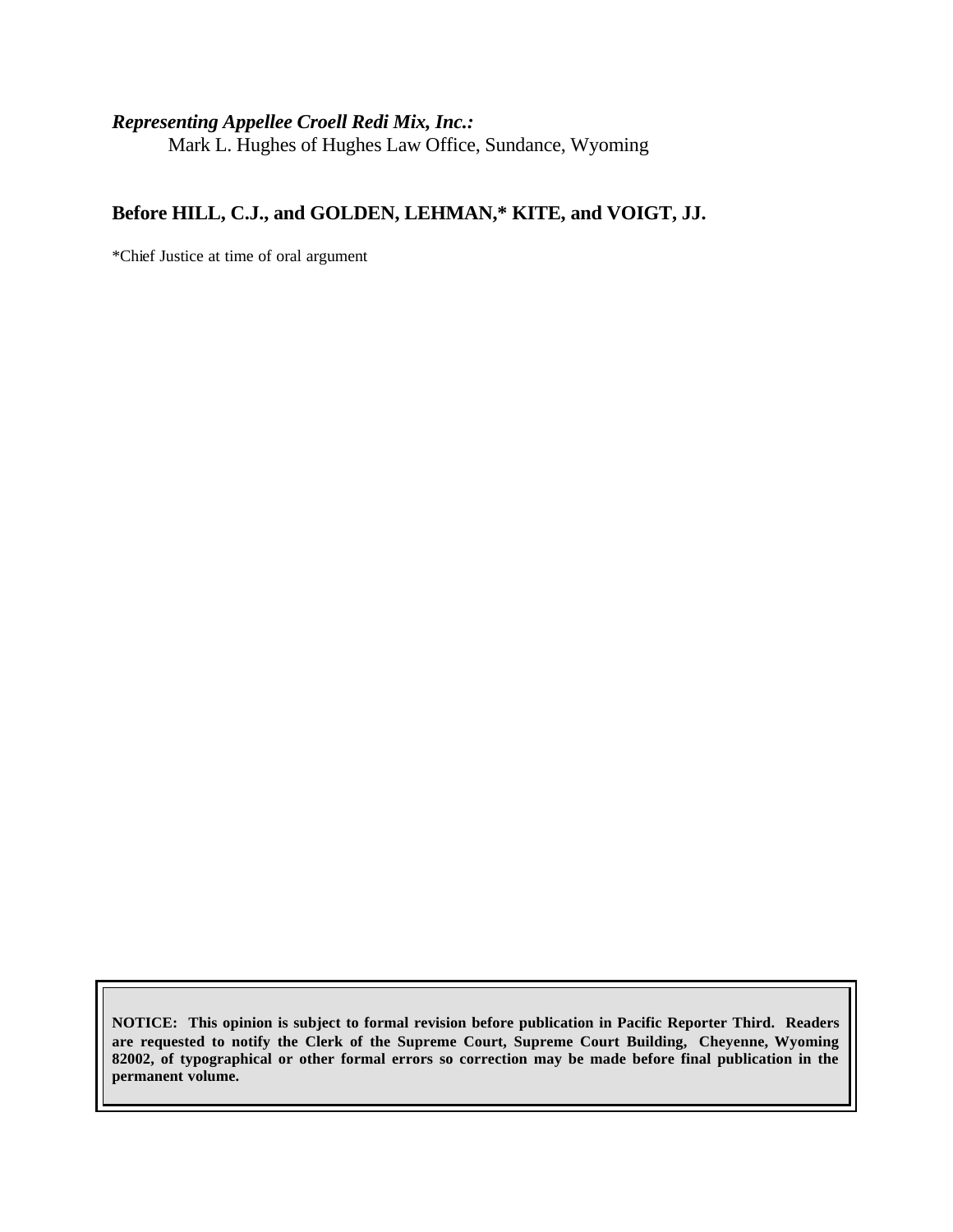KITE, Justice.

[¶1] The Board of County Commissioners of Crook County (the board) established a private road over certain landowners' property. Those landowners dispute the damages awarded to them for the private road and contend the board erred in ordering that cattle guards be installed. We find the board's decision is supported by substantial evidence and affirm.

### **ISSUES**

 $[$ [[2] We summarize the issues as follows:<sup>1</sup>

I. Is the private road order issued by the board supported by substantial evidence?

II. Did the board properly determine, as recommended by the viewers and

#### ISSUE ONE

Did the Board of Crook County Commissioners act contrary to law in stating that cattleguards could be installed?

#### ISSUE TWO

Should the finding of facts 7, 10, 11, 15, 20, 21 and 29 be struck since they are not supported by substantial evidence?

#### ISSUE THREE

Are the finding of facts and conclusions of law in the order establishing a private road contingent upon approval of survey and payment of damages and costs supported by substantial evidence?

#### ISSUE FOUR

Was the survey properly approved by the Board of Crook County Commissioners?

Appellee Croell Redi Mix, Inc. framed the issue in a much more general manner:

[W]hether the Crook County Commissioner[s'] Order titled Order Establishing a Priv ate Road Contingent Upon Approval of Survey and Payment of Damages and Costs issued on November 14, 2000 is supported by substantial evidence and in accordance with Wyoming law.

 $<sup>1</sup>$  The appellants set out the issues in their brief as follows:</sup>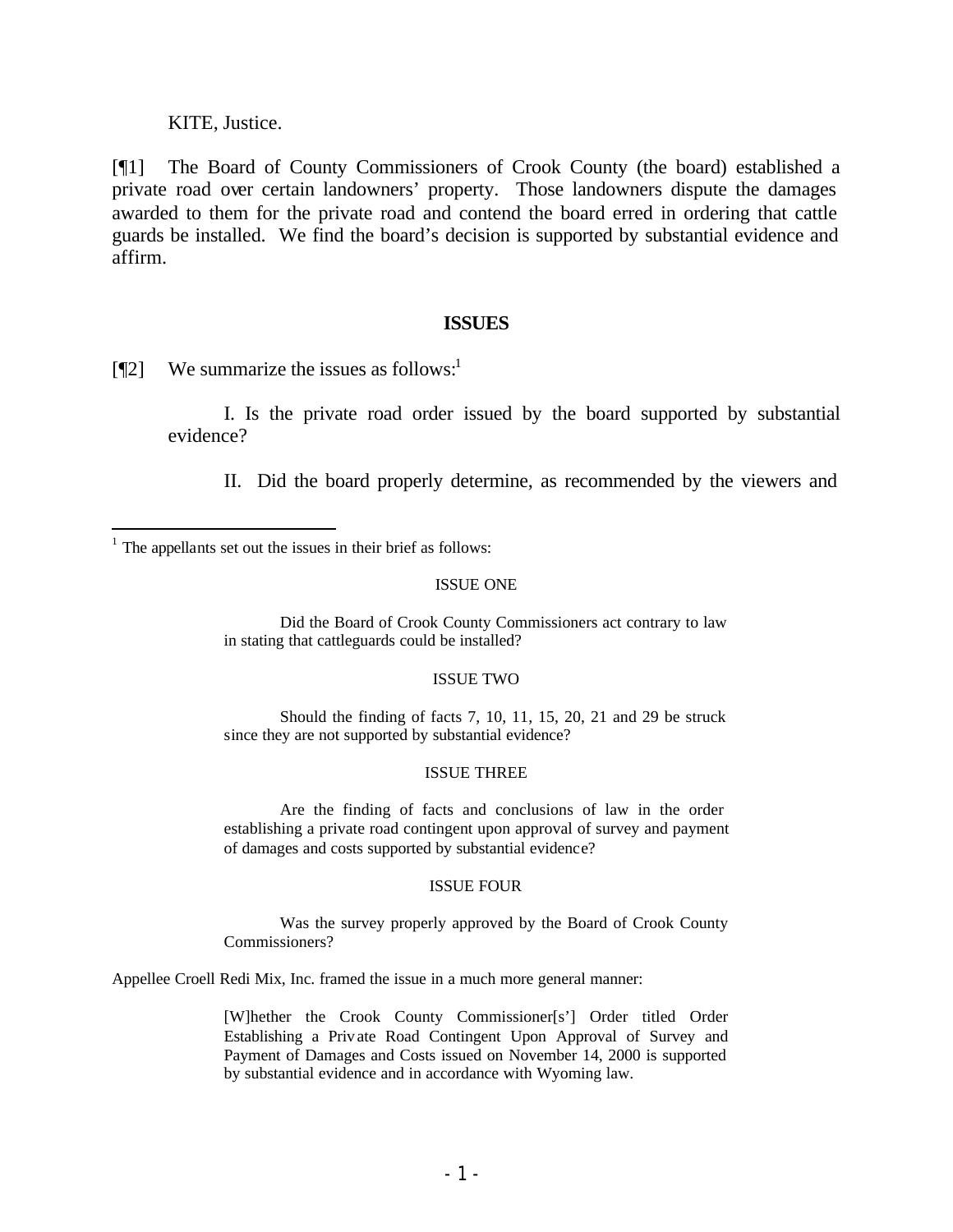appraisers, that car gates<sup>2</sup> could be installed?

III. Did the board properly approve the survey?

# **FACTS**

[¶3] Pursuant to Wyo. Stat. Ann. § 24-9-101 (LEXIS 1999) (amended 2000), Croell Redi Mix, Inc. (Redi Mix) filed an application with the board requesting the establishment of a private road across property owned by the Roberta I. Hutchinson Revocable Trust (Hutchison), Elk Horn Ranch, Inc. (Elk Horn), and the Crago Ranch Trust (Crago) (collectively the landowners) in order to access and haul gravel from its landlocked property. A road already existed from the public highway to the gravel pit, and Elk Horn had paid Hutchinson \$5,000 for an easement over Hutchinson's property giving Elk Horn access to its property. However, Crago had no legal right of access over either Elk Horn's property or Hutchinson's property. The parties stipulated that the private road would be located on the existing road on Hutchinson's property which provided access to Elk Horn's and Crago's properties. Redi Mix agreed to construct a new roadway over Elk Horn's and Crago's properties. The parties also stipulated that the law prior to 2000 would control because Redi Mix sent the initial notices of intent to apply for the private road before the 2000 amendment to § 24-9-101 became effective.

[¶4] The board held a hearing on the issue of damages. Representing the interests of Hutchinson, Drew Hutchinson provided his lay opinion the private road would reduce the value of Hutchinson's property by \$204,000 on the basis of his personal knowledge of sales in the area, fencing costs would be in excess of \$20,000, and a twenty-five percent reduction in the value of the remaining property would result from the haul road which was consistent with the report by the appraiser for Crago's and Elk Horn's properties. He also gave his own opinion as to loss due to inconvenience and the impact the road would have on his family's way of life. Elk Horn and Crago provided an appraiser, Jerry Hulm, who testified the per acre value of the land taken by the actual roadway was \$1,000 for Elk Horn's property and \$800 for Crago's property. In addition, Mr. Hulm testified the proposed road would diminish the value of the remaining properties and the total damages to Elk Horn's property would be \$316,000 and to Crago's property would be \$171,000. Mr. Hulm's opinion was supported by his appraisal report which contained a complicated formula that attempted to estimate the impact on the properties based upon proximity to the road and limitations on future development.

[¶5] Three viewers and appraisers (the viewers), appointed by the board as required by § 24-9-101, testified the only damage would be the taking of the actual acreage consumed by the roadway. The viewers adopted \$1,000 per acre as the value for Hutchinson's property

 $2^{2}$  Car gates are also known in common vernacular as cattle guards.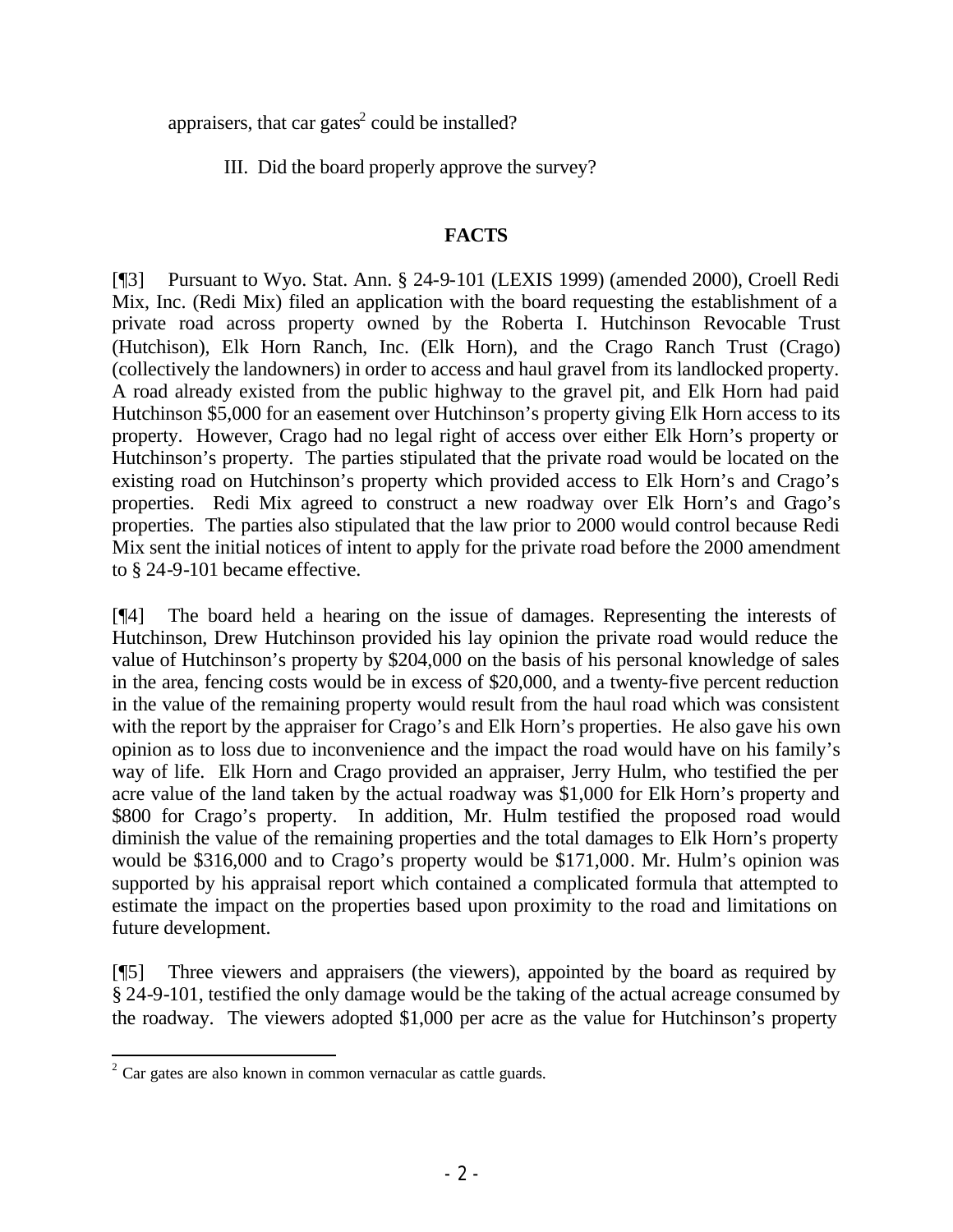and Elk Horn's property resulting in damages of \$4,200 and \$3,650 respectively and \$800 per acre as the value for Crago's property resulting in damages of  $\overline{\$3,240.3\}$ . They also recommended the installation of three cattle guards between the properties to minimize livestock wandering and preclude the necessity to open and shut gates.<sup>4</sup>

[¶6] The board issued an order adopting the viewers' conclusions and establishing a private road contingent upon approval of the survey and Redi Mix's payment of the damages and costs. The landowners filed a petition for administrative review, and the district court affirmed the board's decision. This appeal followed.

### **STANDARD OF REVIEW**

[¶7] In *Hoff v. State ex rel. Wyoming Workers' Safety and Compensation Division*, 2002 WY 129, 53 P.3d 107 (Wyo. 2002), we reiterated the administrative agency action standard of review clarified in *Newman v. State ex rel. Wyoming Workers' Safety and Compensation Division*, 2002 WY 91, 49 P.3d 163 (Wyo. 2002). 5

> Judicial review of an agency action is directed by Wyo. Stat. Ann. § 16-3-114.

> In appeals where both parties submit evidence at the administrative hearing, *Newman* mandates that appellate review be limited to application of the substantial evidence test. This is true regardless of which party appeals from the agency decision. In addition, this court is required to review the entire record in making its ultimate determination on appeal.

> The substantial evidence test to be applied is as follows: "In reviewing findings of fact, we examine the entire record to

5

Wyo. Stat. Ann. § 16-3-101(b)(i) (LexisNexis 2001).

 $3$  The viewers also recommended damages for timber and shrubbery of \$750 to Elk Horn and \$1,000 to Crago which are included in the total damage figures but are not at issue in this appeal.

<sup>&</sup>lt;sup>4</sup> These cattle guards would apparently be in addition to three cattle guards already in place on the properties.

<sup>(</sup>b) As used in this act:

<sup>(</sup>i) "Agency" means any authority, bureau, board, commission, department, division, officer or employee of the state, a county, city or town or other political subdivision of the state, except the governing body of a city or town, the state legislature, the University of Wyoming and the judiciary[.]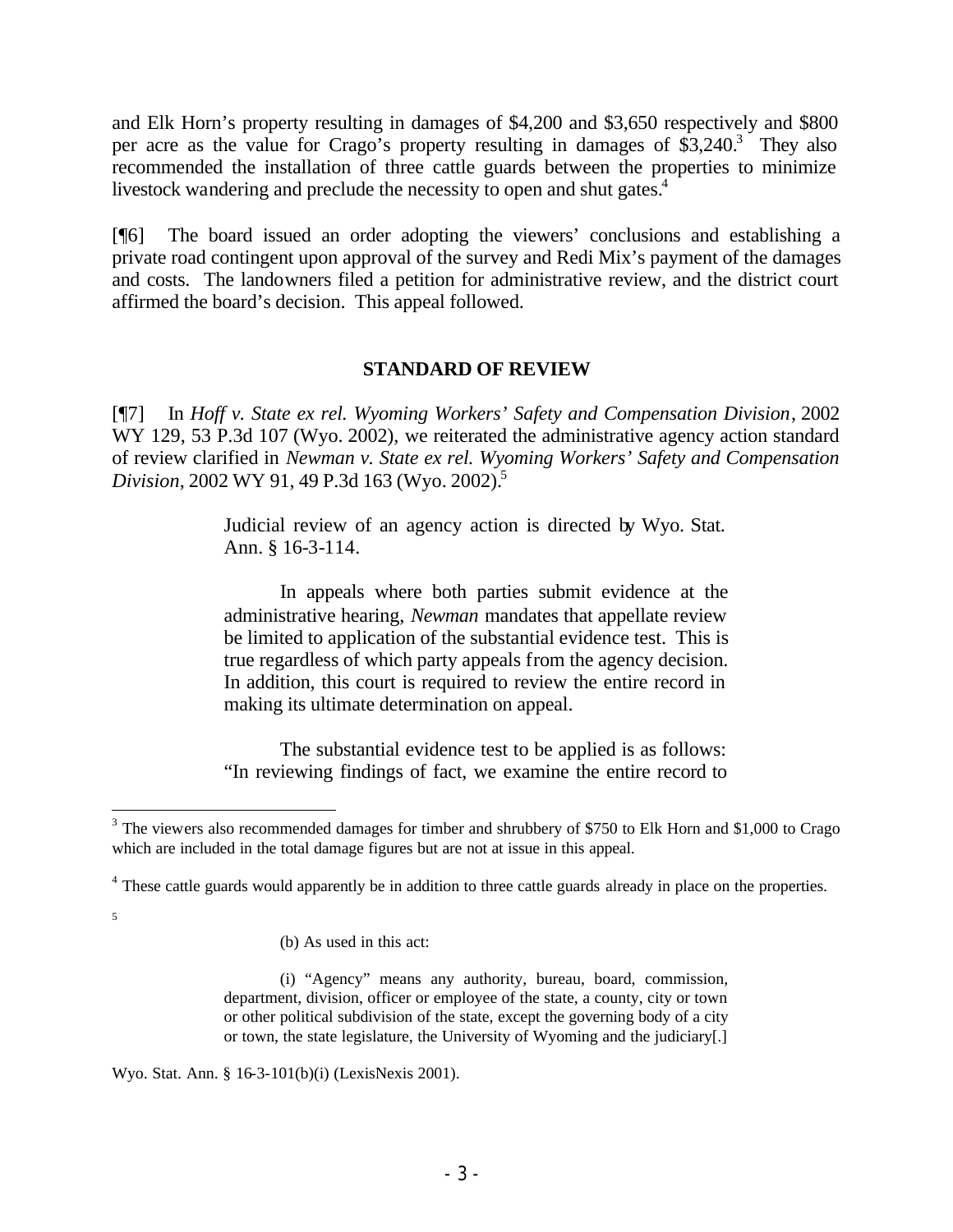determine whether there is substantial evidence to support an agency's findings. If the agency's decision is supported by substantial evidence, we cannot properly substitute our judgment for that of the agency and must uphold the findings on appeal. Substantial evidence is relevant evidence which a reasonable mind might accept in support of the agency's conclusions. It is more than a scintilla of evidence." *Newman*, at ¶12.

Even when the factual findings are found to be sufficient under the substantial evidence test, . . . this court may be required to apply the arbitrary-and-capricious standard as a "safety net" to catch other agency action which prejudiced a party's substantial right to the administrative proceeding or which might be contrary to the other WAPA review standards. [*Newman* provides a] purely demonstrative listing . . . of situations which could warrant the consideration of the arbitrary-and-capricious standard in addition to the substantial evidence test. However, this appeal presents no such unique circumstances.

*Hoff*, 2002 WY 129,  $\P$ 5-8 (footnotes and some citations omitted). This private road appeal presents no unique circumstances; therefore, we apply only the substantial evidence analysis.

[¶8] The landowners also raise questions of law concerning the board's authority to require the cattle guards. We affirm an administrative agency's conclusions of law only if they are in accord with the law. We do not afford deference to the agency's determination, and we will correct any error made by the agency in either interpreting or applying the law. *Yenne-Tully v. State ex rel. Wyoming Workers' Safety and Compensation Division*, 2002 WY 90, ¶7, 48 P.3d 1057, ¶7 (Wyo. 2002); *Wesaw v. Quality Maintenance*, 2001 WY 17, ¶8, 19 P.3d 500, ¶8 (Wyo. 2001).

### **DISCUSSION**

### **A. Substantial Evidence**

[¶9] Before the 2000 amendment, § 24-9-101<sup>6</sup> provided in relevant part that, when the

6

Any person whose land has no outlet to, nor connection with a public road, may apply in writing to the board of county commissioners of his county for a private road leading from his premises to some convenient public road. At least sixty (60) days prior to applying to the board, the applicant shall give notice in writing to the owner, resident agent or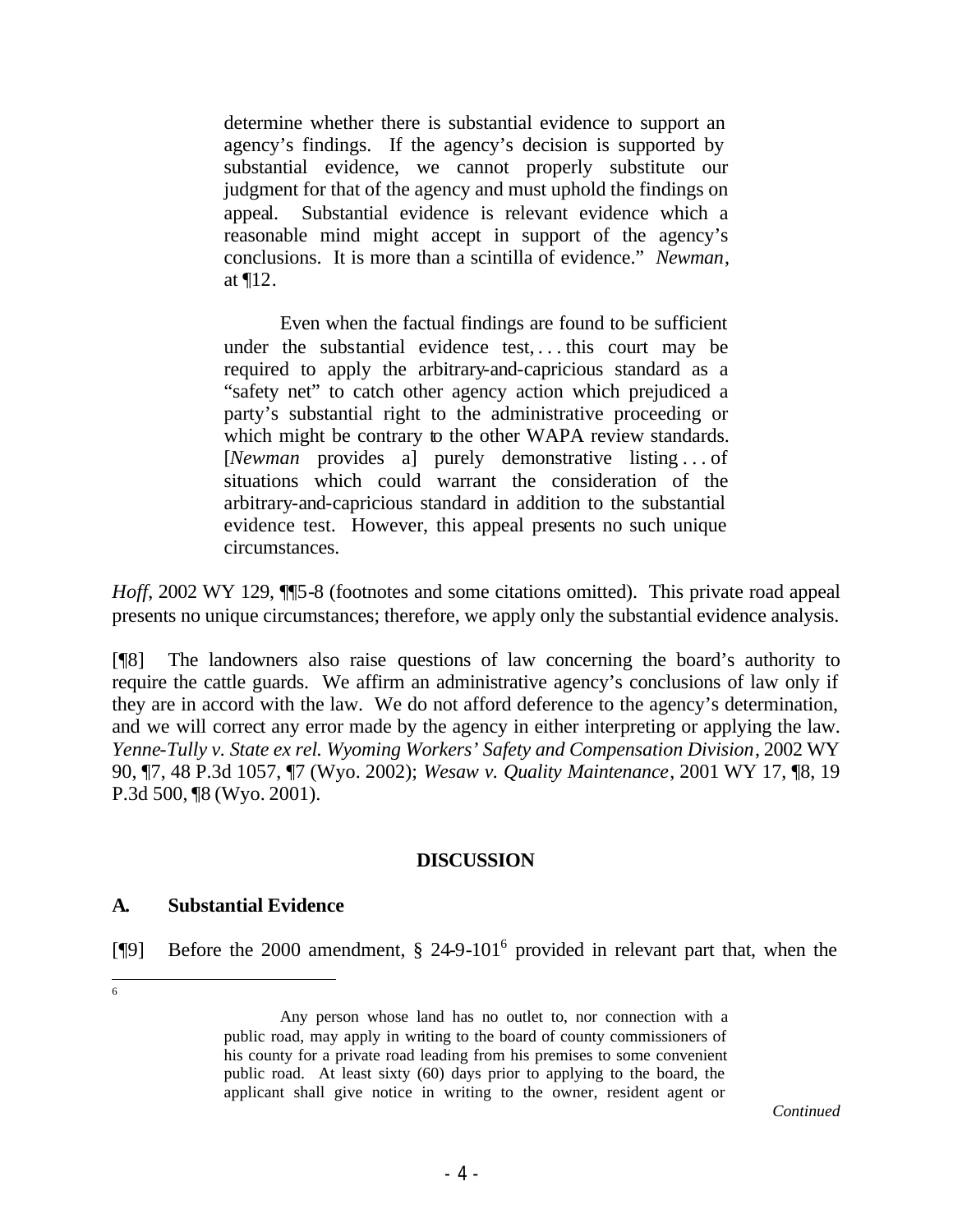board finds an applicant has complied with the law and the private road is necessary, it shall appoint three disinterested freeholders and electors of the county as viewers and appraisers and direct them to meet on, view, and locate the proposed private road and assess damages. The statute further required the viewers to submit a plat of the road to the board at the same time they assessed the landowners' damages. Under this version of  $\S$  24-9-101,<sup>7</sup> damages

\_\_\_\_\_\_\_\_\_\_\_\_\_\_\_\_\_\_\_\_\_\_\_\_\_\_\_\_\_\_\_\_\_

 $<sup>7</sup>$  During the 2000 legislative session, the legislature added the before and after test:</sup>

(j) In determining any damages to be suffered by the owner or owners of the lands through which the access shall be provided, the viewers and appraisers shall appraise the value of the property before and after the road is in place. Damages also may include reasonable compensation for any improvements on the lands over which any private road is to be granted which were not paid for and will be used by the applicant.

*Continued*

occupant of all lands over which the private road is applied for, of his intent to apply for a private road. If the owner of the land is a nonresident, and there is no resident agent upon which personal service can be had, then the notice may be published once a week for three (3) weeks in a newspaper published in the county. The last publication shall be at least thirty (30) days before the hearing of the application. At the hearing, all parties interested may appear and be heard by the board as to the necessity of the road and all matters pertaining thereto. Upon the hearing of the application, whether the owner or others interested appear or not, if the board finds that the applicant has complied with the law and that the private road is necessary, the board shall appoint three (3) disinterested freeholders and electors of the county, as viewers and appraisers, and shall cause an order to be issued directing them to meet on a day named in the order on the proposed road, and view and locate a private road according to the application therefor, and to assess damages to be sustained thereby. If for any reason the viewers and appraisers are unable to meet at the time set by the board to view the proposed road, they may fix some other date, but shall give notice in writing to the owner, resident agent or occupant of the lands over which the road is proposed to be laid of the time and place where the viewers will meet, at least ten (10) days before viewing the road, at which time and place all persons interested may appear and be heard by the viewers. Before entering upon their duties the viewers shall take and subscribe to an oath that they will faithfully and impartially perform their duties under their appointment as viewers and appraisers. The viewers shall then proceed to locate and mark out a private road in accordance with the application or in such other manner and location they deem appropriate, provided the location of the road shall not be marked out to cross the lands of any person whose lands were not described in the application and who was not given notice of the application. The proposed road shall not exceed thirty (30) feet in width from a certain point on the premises of the applicant to some certain point on the public road, and shall be located so as to do the least possible damage to the lands through which the private road is located. The viewers shall also at the same time assess the damages sustained by the owner over which the road is to be established and make full and true returns, with a plat of the road to the board of county commissioners.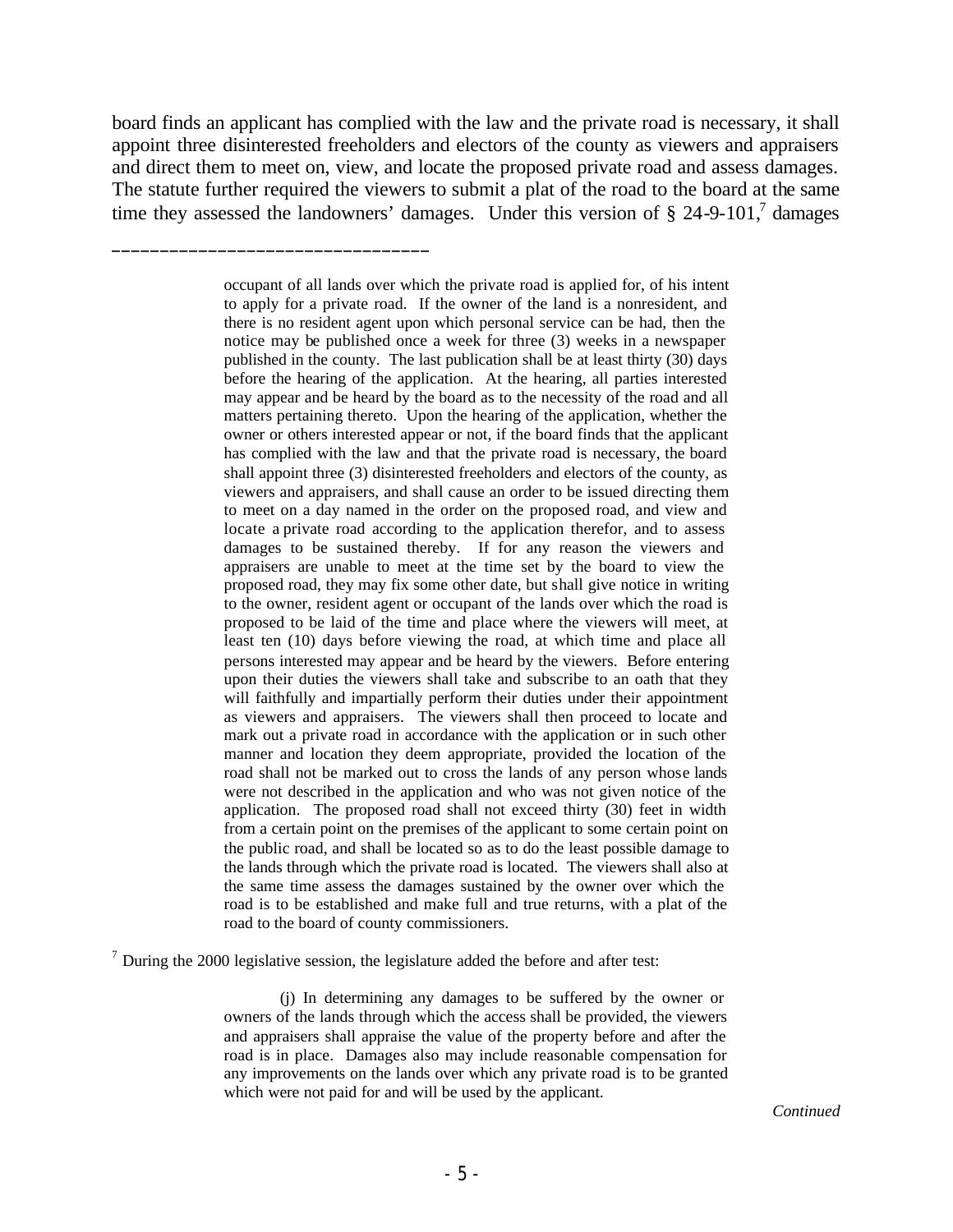assessed in accordance with *Lindt v. Murray*, 895 P.2d 459, 463 (Wyo. 1995). That is, the viewers and appraisers must: first, determine the value of the property over which the road crosses before the private road is established; second, determine the value of the property over which the road crosses after the private road is established; and third, subtract the "after" value from the "before" value, which equals the damages due the owners of land over which the road crosses. In applying this formula, the viewers and appraisers are to determine the "before" and "after" value only of those lands over which the private road crosses; not . . . the "before" and "after" value of all surrounding lands affected by the proposed road.

*Miller v. Bradley*, 4 P.3d 882, 888-89 (Wyo. 2000); *see also Mayland v. Flitner*, 2001 WY 69, ¶35, 28 P.3d 838, ¶35 (Wyo. 2001).

[¶10] The viewers received written instructions explaining how to assess the damages which were consistent with the "before and after test." How and by whom these instructions were drafted and provided to the viewers is not clear. It appears from the record the board may have provided them to the viewers on the day of their on-site property inspection. The landowners did not object to these instructions. They did, however, move to strike the viewers' recommendation report because it failed to provide the reasons for the recommendations. The hearing examiner denied the motion ruling Wyo. Stat. Ann. § 24-9- 103 (LEXIS 1999) (amended 2000)<sup>8</sup> required the viewers to file a written recommendation report but did not direct the reasons for the recommendations be included.

\_\_\_\_\_\_\_\_\_\_\_\_\_\_\_\_\_\_\_\_\_\_\_\_\_\_\_\_\_\_\_\_\_

The viewers and appraisers so appointed, or a majority of them, shall make a report to the county commissioners at the next regular session, of the private road so located by them, and also the amount of damages, if any, assessed by them, and the person or persons entitled to such damages, and if the commissioners are satisfied that such report is just, and after payment by the applicant of all cost of locating such road, and the damages assessed by the viewers, the commissioners shall order such report to be confirmed and declare such road to be a private road, and the same shall be recorded as such. Any person aggrieved by the action of the board or as to the amount of damages awarded, may appeal to the district court at any time within thirty (30) days after said road is finally established by said board of county commissioners.

Wyo. Stat. Ann. § 24-9-101(j) (LexisNexis 2001); *see also Mayland v. Flitner*, 2001 WY 69, ¶36, 28 P.3d 838, ¶36 (Wyo. 2001).

<sup>8</sup>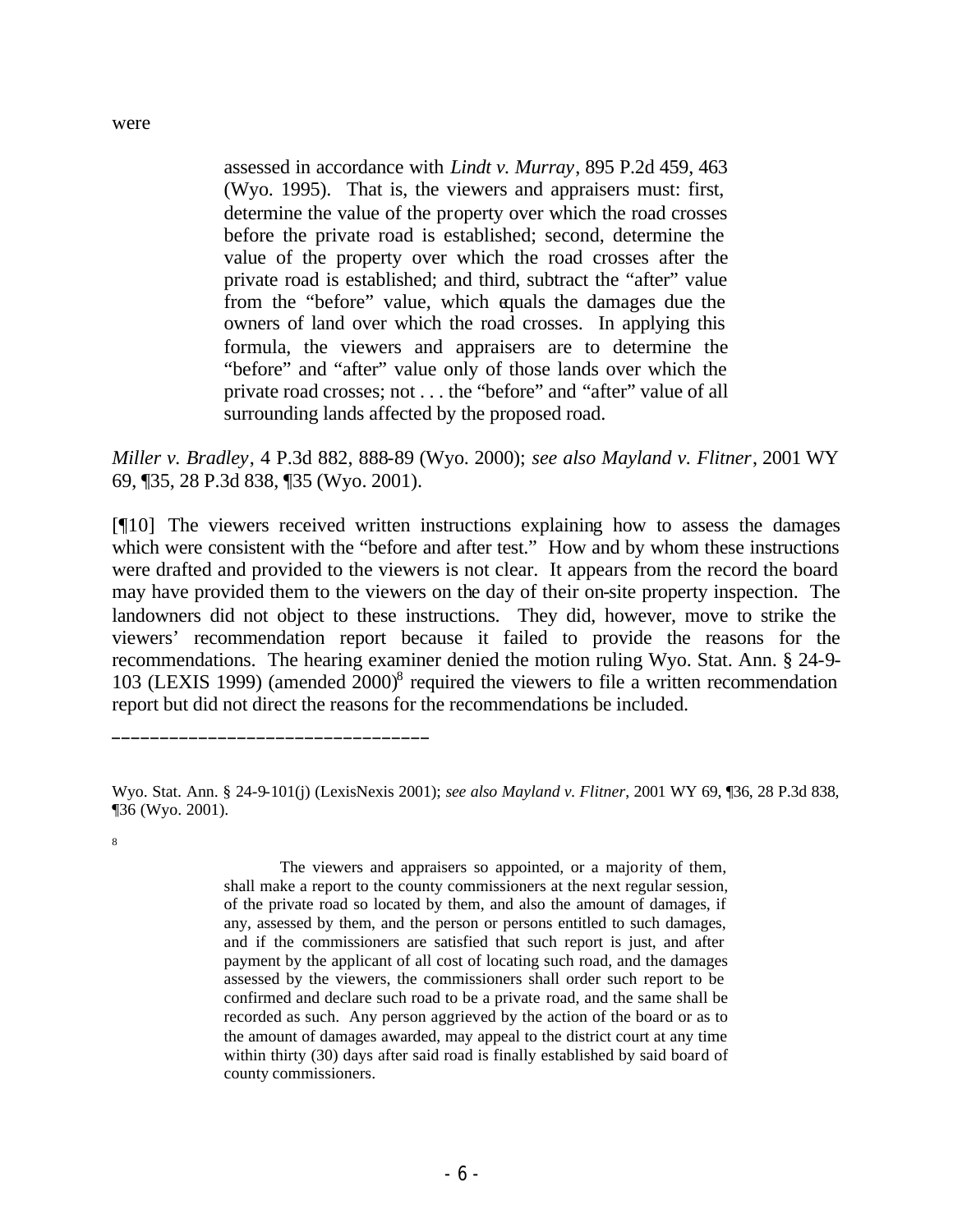[¶11] The viewers testified they inspected the landowners' properties and the gravel pit and traveled the proposed road. They determined the dust and noise caused by haul vehicles would not impact any of the landowners' buildings because none existed along the proposed or existing roadway. They contacted South Dakota and Wyoming county clerks, assessors, and real estate professionals in an effort to identify sales of comparable properties where private roads had been established. When they investigated similar situations, they found no evidence the remaining lands either increased or decreased in value after establishment of the private roads. They reviewed Mr. Hulm's appraisals of Crago's and Elk Horn's properties and Mr. Hutchinson's estimate of damage to Hutchinson's property. The viewers adopted Mr. Hulm's per acre values for the properties before the establishment of the private road concluding those values were based on comparable sales. However, they rejected Mr. Hulm's opinion of the diminution in value of the remaining properties that would be caused by the private road because they could not find any circumstance where a private road caused a diminution in the value of the affected property other than from the taking of the actual roadway itself. They also concluded the current highest and best use of the property was as agricultural land and refused to consider Mr. Hulm's opinion that the road would limit future development of secluded, executive home sites. None of the landowners had made proposals for subdividing their properties for such use.

[¶12] After extensive cross-examination of the viewers, the landowners presented their evidence of damages which included Mr. Hulm's testimony regarding the Crago and Elk Horn appraisals. Mr. Hulm testified he applied several adjustments to the comparable sales he identified in order to account for the increase in value caused by providing legal access where none had existed (e.g., Crago's property) and to estimate the diminution in value to the remaining properties considering market resistance to properties with private haul roads through them. His report provided a complex theory which resulted in differing values for different parcels depending on their proximity to the road and the effect on future development potential as well as estimating the cost of alterations that could be required to maintain an efficient agricultural operation. However, he was unable to identify actual comparable property sales for which the value was diminished because a private road was located on the land. He also acknowledged he had never performed a private road appraisal under § 24-9-101 prior to completing the Crago and Elk Horn appraisals.

[¶13] After presentation of all the evidence, the board had to determine which evidence was most persuasive–the landowners who claimed, in addition to the lands taken by the roadway itself, the value of their remaining properties would be substantially diminished or the viewers who concluded the only damage was the per acre value of the lands taken for the roadway. The board carefully considered all the evidence and chose to give the viewers' testimony more weight and credence than the appraiser's testimony. The board's order provides numerous detailed findings which, for the most part, set out a thorough and accurate summary of the evidence. We will not substitute our judgment for that of the agency when substantial evidence supports the decision. *Newman*, 2002 WY 91, ¶12.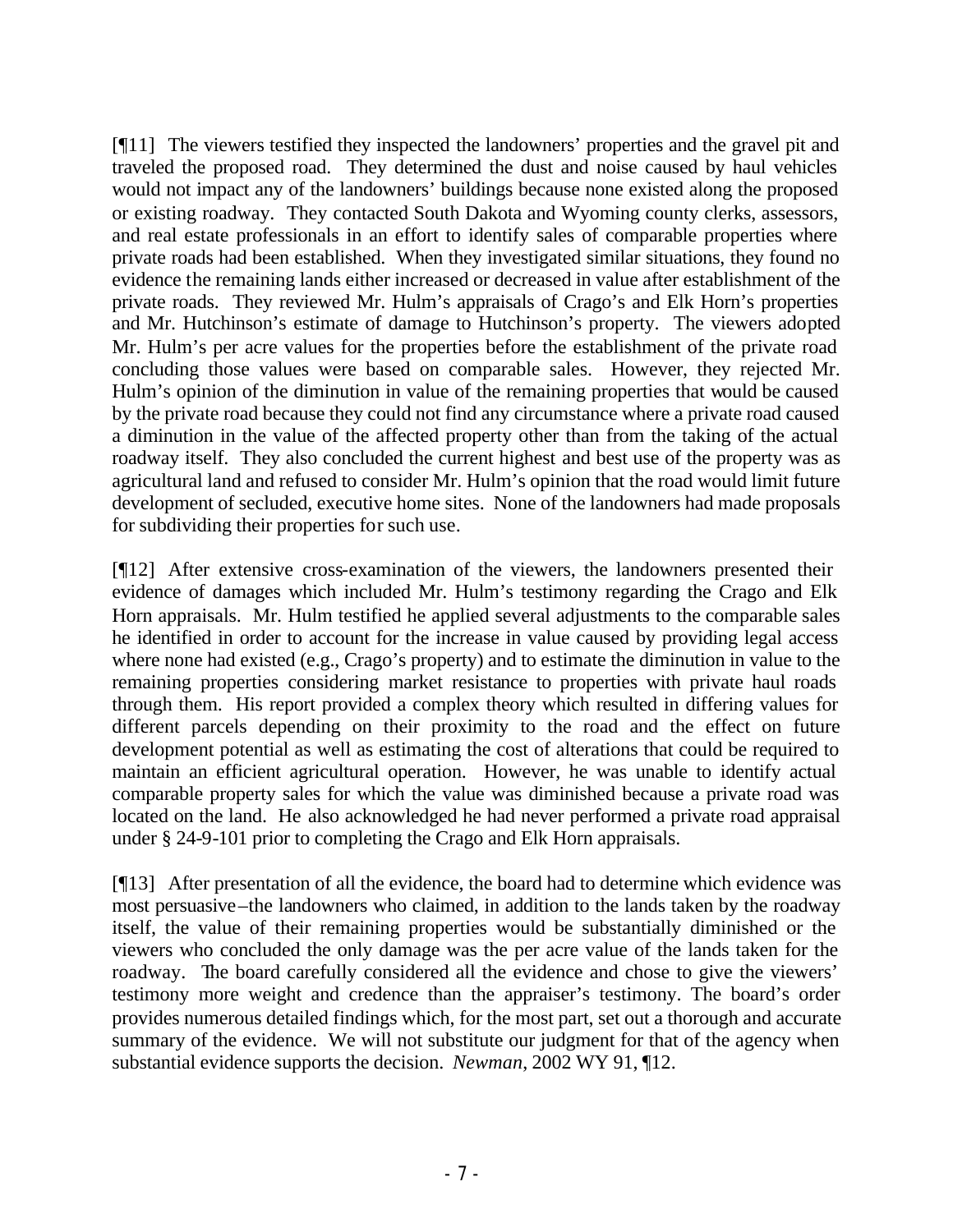[¶14] We hold the board's finding that the appraiser, Mr. Hulm, did not use comparable sales  $\alpha$  the sales comparison method to be unsupported by the evidence. Mr. Hulm's testimony and the two appraisal reports demonstrate he did use comparable sales but also applied adjustments. The application of adjustments is a standard real estate appraisal practice, and no evidence was submitted to indicate these particular adjustments were invalid or violated the Uniform Standards of Professional Appraisal Practice. Wyo. Stat. Ann. § 33- 39-107 (LexisNexis 2001);<sup>9</sup> see The Appraisal of Real Estate ch.  $17$  ( $10<sup>th</sup>$  ed. 1992). However, this error does not alter our conclusion that substantial evidence supported the board's decision regarding appropriate damages. The board simply found the appraiser's opinion less persuasive than that of the viewers which was well within the board's discretion.

[¶15] With regard to the establishment of private roads, "the legislature intended the procedure under [§ 24-9-101] to provide in a local forum a readily available, economically affordable, and time efficient method to obtain a means of access to property." *Martens v. Johnson County Board of Commissioners*, 954 P.2d 375, 380 (Wyo. 1998). It is our role, in reviewing private road decisions of county boards of commissioners, to further that legislative intent and leave intact county decisions based on the recommendation of local landowners, who were sworn to be fair and impartial, of the damage caused by the grant of a private road.<sup>10</sup> This is particularly true in this case where the viewers did everything within reason to thoroughly investigate and evaluate the damages.

[¶16] We will not capitulate to the landowners' efforts to relitigate their case on appeal. "Our task is not to reweigh the evidence." *Leavitt v. State ex rel. Wyoming Workers' Safety and Compensation Division*, 980 P.2d 332, 335 (Wyo. 1999). We conclude substantial evidence supported the findings and, therefore, affirm.

# **B. Viewers' Location of Cattle Guards**

[¶17] The landowners argue there was no instruction given to the viewers to establish cattle guards and the statute did not provide such authority. The damages instructions stated, in relevant part and consistent with Wyo. Stat. Ann. § 24-9-102 (LEXIS 1999) (repealed 2000), "The viewers and appraisers shall have power to determine in all cases whether or not gates

-<br>9

Each certified real estate appraiser issued a permit to practice under this act shall comply with the standards of professional appraisal practice and ethical rules specified by the Uniform Standards of Professional Appraisal Practice.

<sup>&</sup>lt;sup>10</sup> We have held, "there is no requirement in § 24-9-101 that a petitioner for a private road must overcome every obstacle standing in his way, regardless of the expense and impracticability." *Miller*, 4 P.3d at 887. Nor will we force a landlocked property owner to choose a wholly illogical, uneconomical, and unproductive road. *Ferguson Ranch, Inc. v. Murray*, 811 P.2d 287, 290 (Wyo. 1991). Further, and most recently in *Mayland*, 2001 WY 69, ¶26, we refused to require the proponent to go to extraordinary effort, such as a quiet title action, to prove other access may have been available over public lands.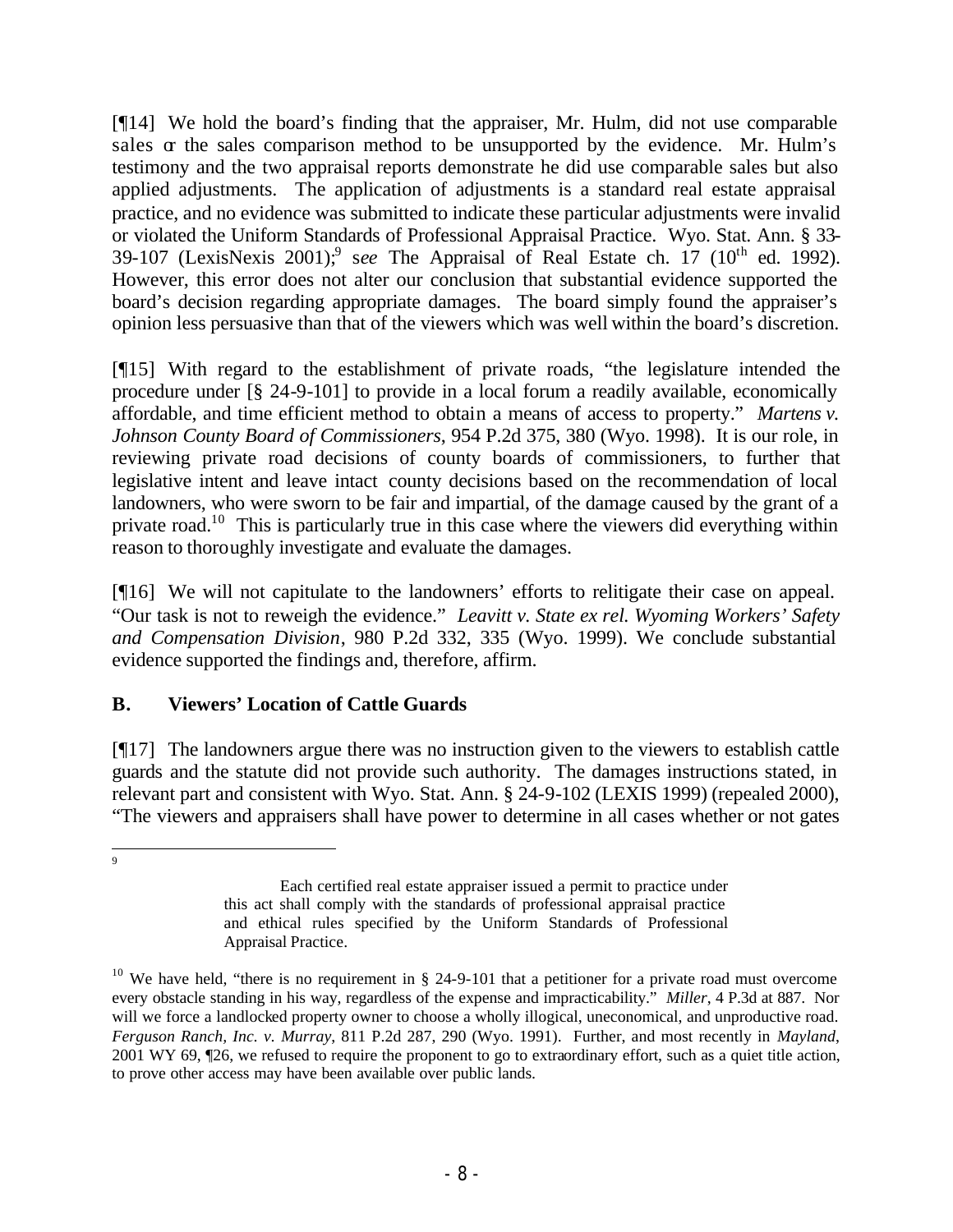shall be placed at the proper points on said road, and assess damages in accordance with such determination." As noted previously, the record does not indicate the landowners objected to these damages instructions being given to the viewers. The viewers testified they followed the instructions and thought cattle guards would better serve all parties' interests than conventional gates would.

[¶18] The landowners' objection to this requirement is somewhat obtuse. They appear to contend only a manually operated gate could be required and the board's action ordering placement of cattle guards exceeded its statutory authority. We reject this contention on the basis of our holdings in *Van Raden v. Harper*, 891 P.2d 78 (Wyo. 1995), and *Weiss v. Pedersen*, 933 P.2d 495 (Wyo. 1997). In *Van Raden,* we held as a matter of law that installing cattle guards on a right-of-way easement is a permissible improvement of an easement and does not materially increase the burden of the servient estate. 891 P.2d at 79. In *Weiss*, we recognized *Van Raden* and applied the principle to an alleged prescriptive rightof-way or access easement. 933 P.2d at 500. The purpose of the private road is to provide the landlocked owner with reasonably convenient access to his property without imposing an inordinate burden on the servient property owner. *See Ferguson Ranch, Inc. v. Murray*, 811 P.2d 287, 290 (Wyo. 1991). Cattle guards create no more, and likely create less, of a burden than gates do on the servient landowners. We conclude the board did not err by adopting the viewers' recommendation.

# **C. Approval of the Survey**

[¶19] The landowners argue the board should not have approved the survey map as presented because it did not place the private road on Hutchinson's property at the same location as the prior existing road easement. This issue is fully resolved by the parties' stipulation to the location which the viewers relied on at the parties' request. The problem apparently arises because the preexisting road on Hutchinson's property was not located, as everyone had mistakenly believed, on the recorded easement. The attorney for Redi Mix summarized the agreement for the hearing examiner and the board in precise language:

> [T]he landowners involved, namely Roberta Hutchinson Trust, the Fortak family through their corporation [Elk Horn], and the Crago Ranch Trust .. . , have agreed to a road location that, I believe, is contained in the return by the viewers .... It is an alternate location, a location other than the existing roadway in so far as the . . . Elk [Horn] Ranch is concerned and the Crago Ranch Trust is concerned. *It is the existing roadway, as the existing roadway passes through the Roberta Hutchinson Trust property.* And I would stipulate that we have all agreed to the alternate location, the alternate route. We are not now requesting a route along the existing roadway with the exception of the roadway as it passes through the Roberta Hutchinson Trust, which is the existing roadway.